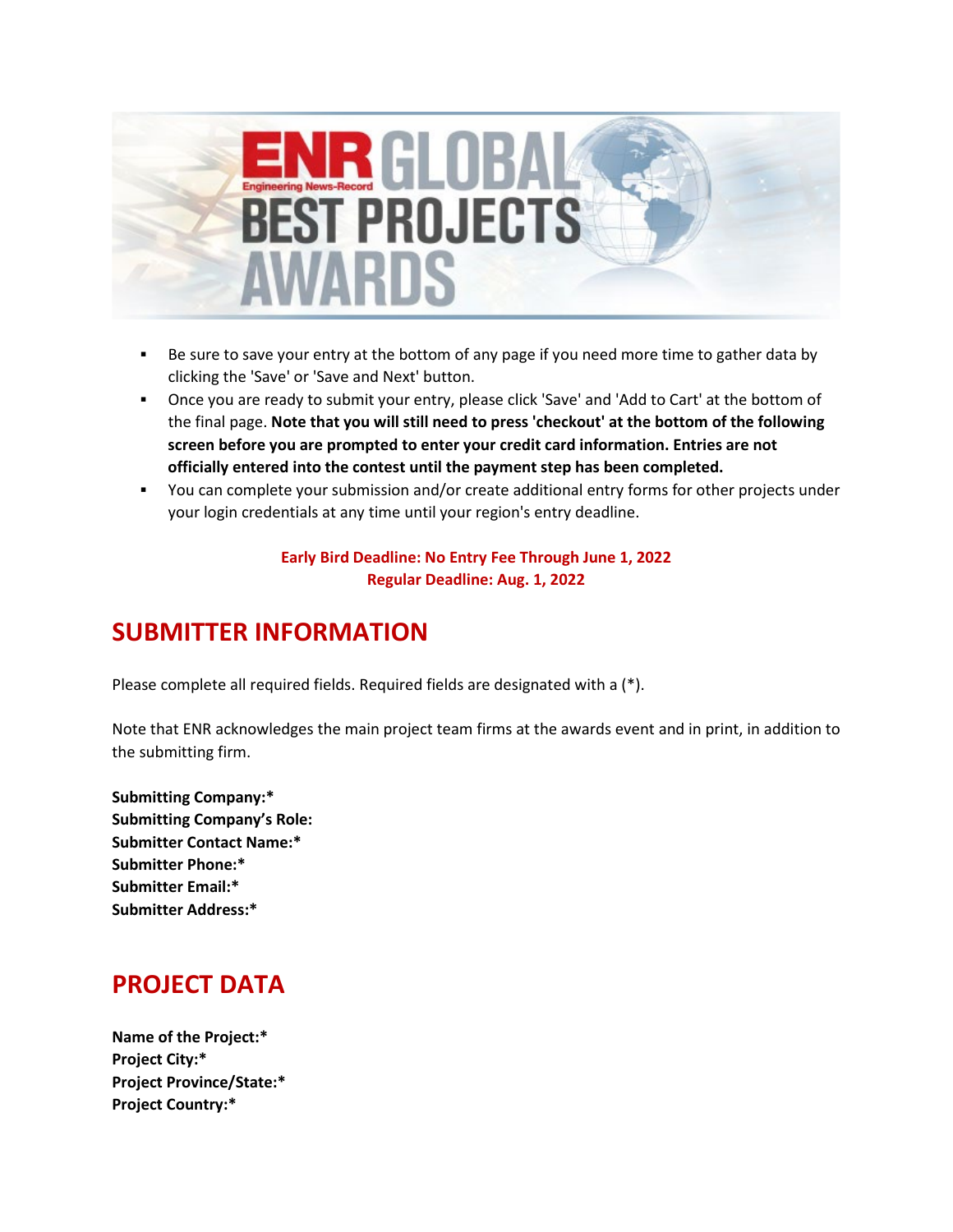**Date of Groundbreaking: Completion Date:\* Project Construction Cost:\* Project Cost Confidential? Project Cost Notes: Project Category:\* Confirmation needed that there were no construction-related deaths on the submitted project.\* Verification that at least one firm involved in the project's design or construction worked outside of their home country.\***

## **PROJECT TEAM INFORMATION**

Please indicate the firms that worked on the submitted project. Project teams are encouraged to work together to collaborate on the entry submissions.

**General Contractor/Construction Manager Firm Name:\* Contact Name:\* Contact Title:\* Firm Location (City):\* Firm Location (Country):\* Contact Phone:\* Phone Extension: Contact Email:\* Project Owner/Developer Firm Name:\***

**Contact Name:\* Contact Title:\* Firm Location (City):\* Firm Location (Country):\* Contact Phone: Contact Email:**

**Lead Design Firm Firm Name:\* Contact Name:\* Contact Title:\* Firm Location (City):\* Firm Location (Country):\* Contact Phone: Phone Extension: Contact Email:**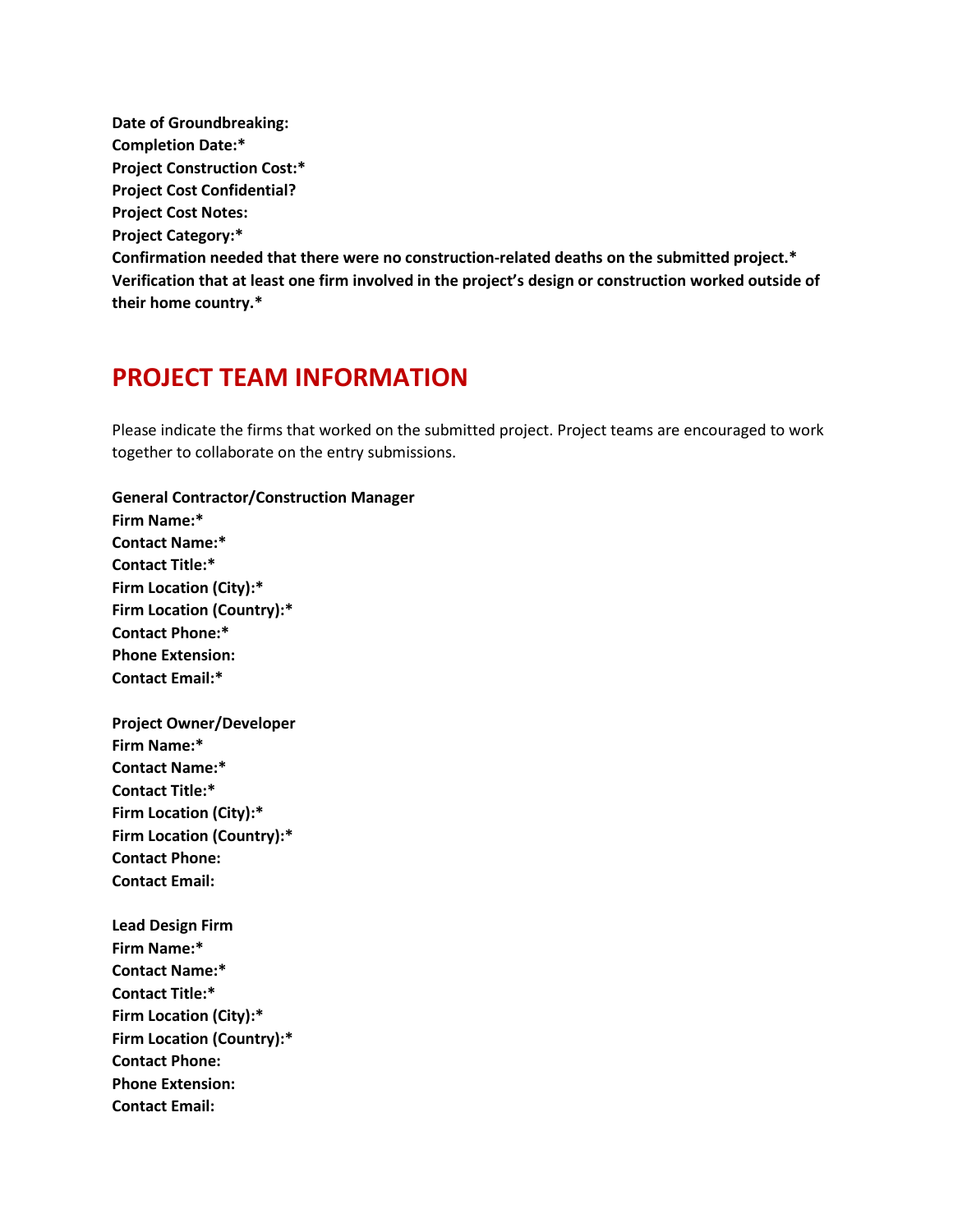**Structural Engineer Firm Name: Contact Name: Contact Title: Firm Location (City): Firm Location (Country): Contact Phone: Contact Email:**

**Civil Engineer Firm Name: Contact Name: Contact Title: Firm Location (City): Firm Location (Country): Contact Phone: Contact Email:**

**MEP Engineer Firm Name: Contact Name: Contact Title: Firm Location (City): Firm Location (Country): Contact Phone: Contact Email:**

**Other Firm 1 Firm Name: Contact Name: Contact Title: Firm Location (City): Firm Location (Country): Contact Phone: Contact Email:**

**Other Firm 2 Firm Name: Contact Name: Contact Title: Firm Location (City): Firm Location (Country): Contact Phone:**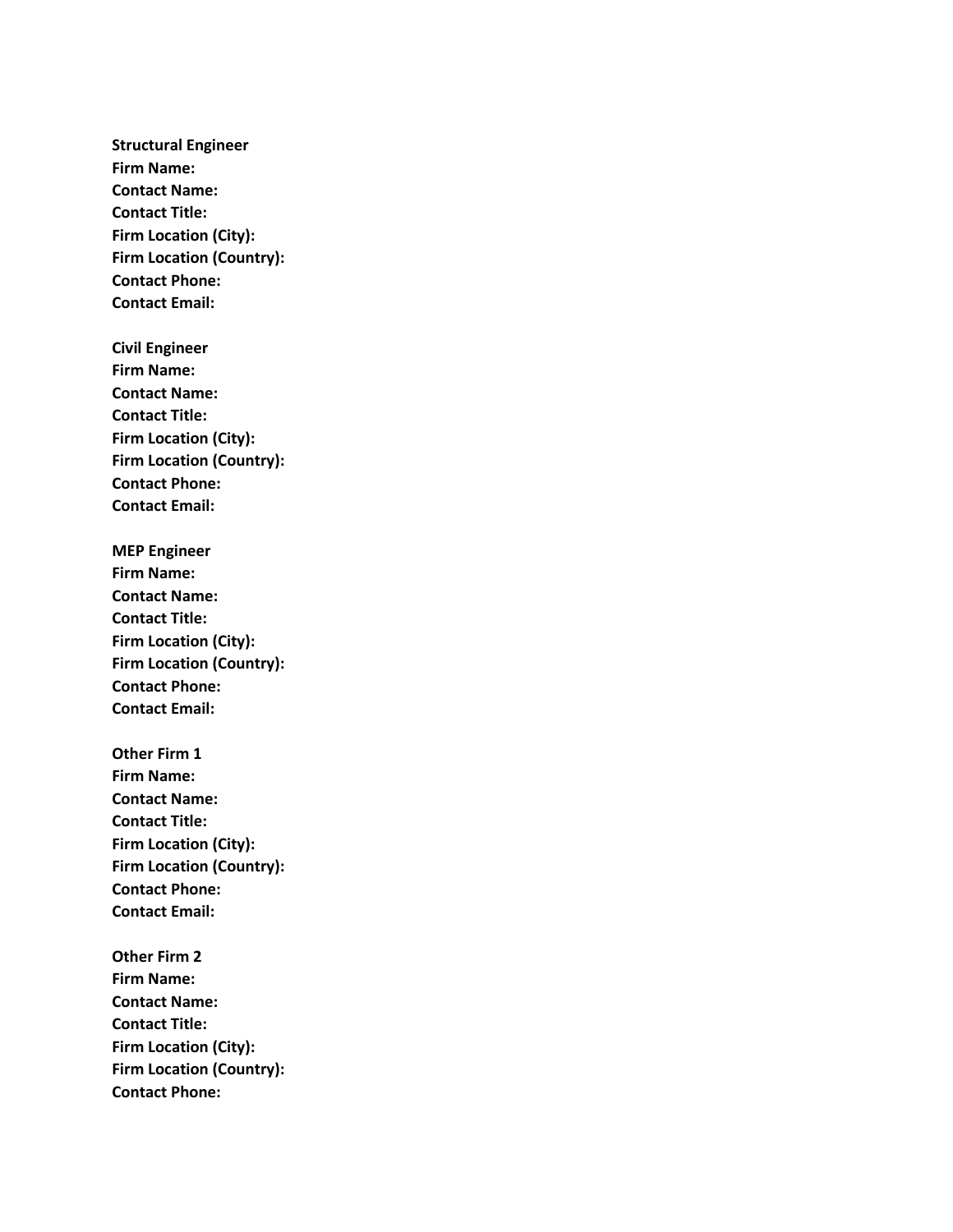### **Contact Email:**

For the remaining project team firms, please upload a project team list as a PDF, Excel or Word document listing other key firms that worked on the project. Please include any additional engineers or design consultants (e.g. landscape) and key subcontractors (e.g. electrical, steel, concrete, mechanical). Best Projects honors the entire project team, so this information helps us recognize the team's outstanding work in print and at the awards banquet, as well as to notify the team of the award. **Upload Project Team List:\*** (Upload Size Limit 10MB)

## **JUDGING CRITERIA**

Projects will be judged on the information you provide in response to the following questions. **Be specific!** Limit the use of broad marketing fluff and focus on specific examples of why your project is the best in the selected category. Relate your answers to the category in which you are entering. For example, if you are submitting in the Small Project category, make sure your responses address how your team maximized the outcome with a minimal budget. To provide the judges with the most compelling information on your project, you should involve the primary project team in crafting your responses, such as contractor, design firm and owner.

- 1. Project Description Describe the Project (300 words or less):\*
- 2. Overcoming Challenges and Teamwork

Describe any challenges or issues that the design and construction team faced, managed and overcame. Be specific about the problems and solutions, and describe how teamwork was used to accomplish the project goals. If the project was completed below the original budget and/or ahead of original schedule, how was that accomplished? If your project was delivered above the original budget or after the original delivery date, please explain if there were budget/schedule changes approved by the owner, or detail any mitigating circumstances that led to the outcome.

- a. Project Budget:\*
- b. Project Schedule:\*
- c. Project Budget/Schedule Notes (150 words or less):
- 3. Safety

How well did the project team go above and beyond the local and international industry safety requirements on the submitted project? What training/safety programs were implemented to prevent injuries and assure a safe jobsite? How did the incident rates compare to number of worker hours? Were there any extenuating circumstances regarding safety that involved the local climate (political or natural) where the project was built? **Include measurable safety** 

- **statistics/metrics and results.**
	- a. Incident/Injury Rate:
	- b. Lost Time Accident Rate:
	- c. Total Worker Hours on Job: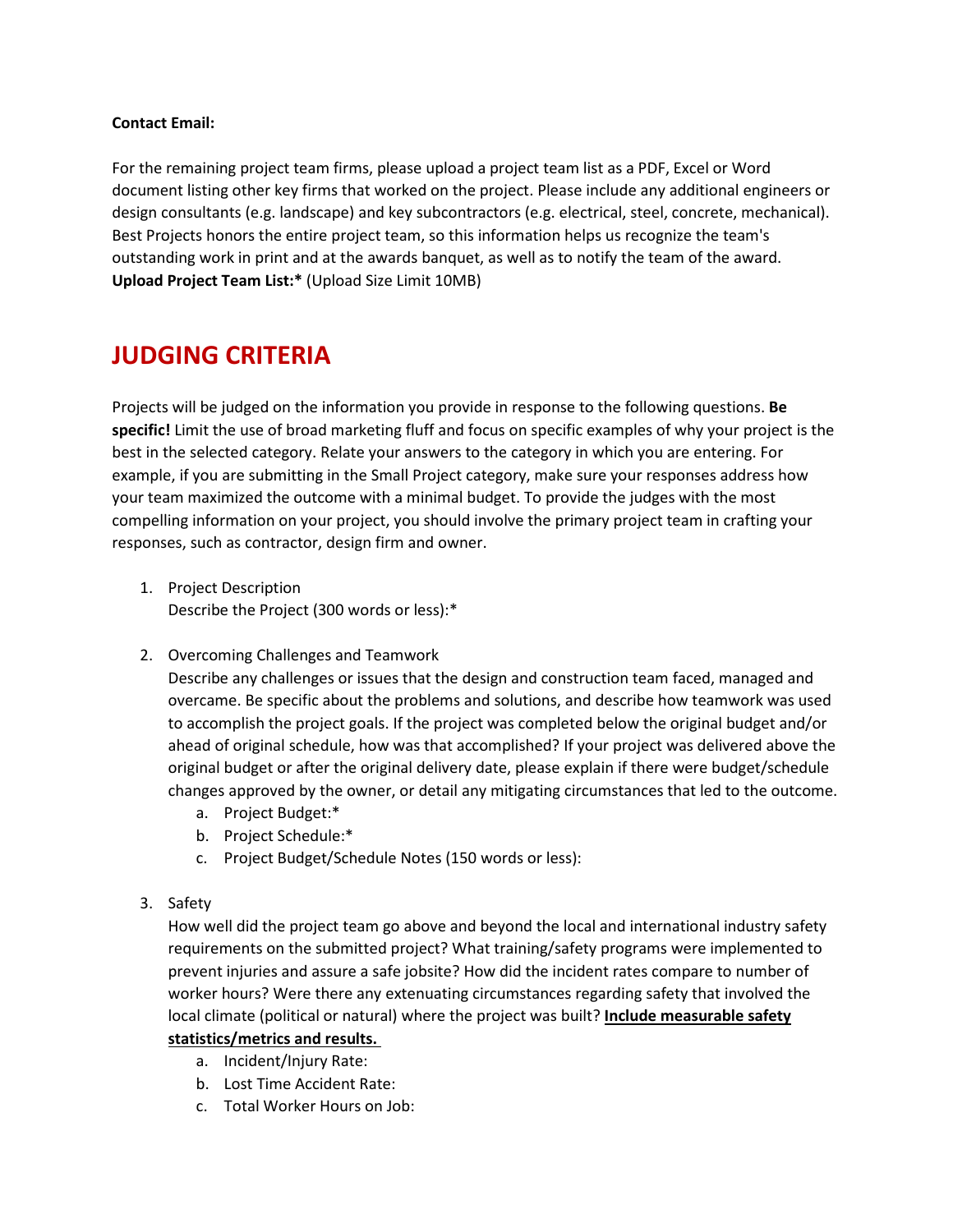- d. Safety Description (300 words or less):\*
- 4. Innovation & Contribution to the Industry/Community In what ways did this project innovate, or help elevate industry standards? Describe any unusual construction techniques, design elements, materials or new technology used for the project. How will this help the project benefit the client, community or construction industry? (300 words or less):\*
- 5. Construction Quality & Craftsmanship Describe how the construction team excelled in terms of quality and craftsmanship. How did the contractor and subs exceed expectations and achieve extraordinary results? (300 words or less):\*
- 6. Function and Aesthetic Quality of the Design How well does the design - whether architectural or engineering - fulfill the project's function? Does the project fit within the context of its local surroundings and its intended use? For projects with an international design team, describe how your team communicated with the client and each other to provide the best results for the local end users. (300 words or less):\*

## **SUPPORTING PHOTOS AND DOCUMENTS**

Please upload up to ten photos of the submitted project. **DO NOT SUBMIT RENDERINGS AS PHOTOS.** Photographs can be a mix of completed project photos and progress photos that relate to the category to which you are submitting and that best show the judges the innovation and quality of your project. Photos that depict key aspects of your project narrative work best, with a caption indicating what the judges are seeing. The photo you place in spot #1 will be the first one the judges will see, so we recommend putting your best overall photo there. If you wish to submit schematics, floor plans or renderings, please do so in the 'optional document' field below.

Size limit is 25MB per photo.

Note: Before **and** After photos are required in the Renovation/Restoration category. Do not put the 'before' photo as photo 1 since that's the first photo the judges will see.

**Photo 1 Upload:\* Photo 1 Caption/Description:\* Photo 1 By:\* Photo 2 Upload:\* Photo 2 Caption/Description:\* Photo 2 By:\***

**Photo 3 Upload:\***